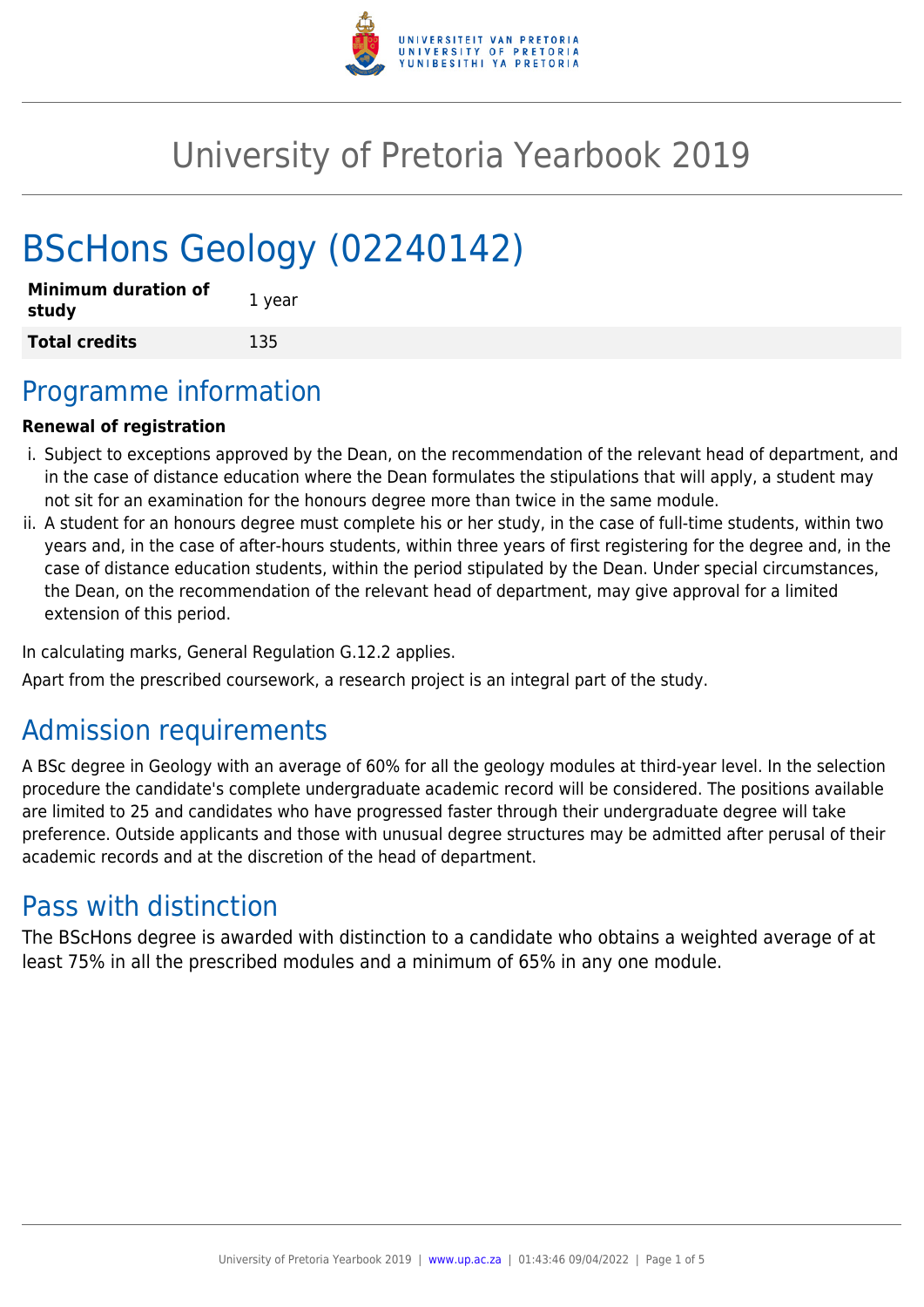

# Curriculum: Final year

**Minimum credits: 135**

**Minimum credits: 135**

# **Core modules**

# **Volcanology 702 (GLY 702)**

| <b>Module credits</b>         | 12.00                                      |
|-------------------------------|--------------------------------------------|
| <b>Prerequisites</b>          | No prerequisites.                          |
| <b>Contact time</b>           | 2 practicals per week, 2 lectures per week |
| <b>Language of tuition</b>    | Module is presented in English             |
| <b>Department</b>             | Geology                                    |
| <b>Period of presentation</b> | Year                                       |

#### **Module content**

This module traces the path of magmas from their ultimate source in the mantle, storage and evolution in the crust, through eruption at the surface where they interact with the landscape and atmosphere. Volcanic eruptions and the transfer of mass and volatiles from the deep interior of the planet. Transformation of the landscape by violent eruptions, and impact on the atmosphere on short timescales. An integrated history of magmatism and its central role in the production of the crust and the degassing history of the planet. The fluid dynamics of volcanoes, from viscous magma flows to turbulent, multiphase eruptions.

# **Geophysics and basin analysis 703 (GLY 703)**

| <b>Module credits</b>         | 16.00                                              |
|-------------------------------|----------------------------------------------------|
| <b>Prerequisites</b>          | No prerequisites.                                  |
| <b>Contact time</b>           | 5 lectures per week, 5 practical sessions per week |
| Language of tuition           | Module is presented in English                     |
| <b>Department</b>             | Geology                                            |
| <b>Period of presentation</b> | Year                                               |

### **Module content**

Physical properties of rocks and minerals: porosity and permeability; density; magnetic properties; natural radioactivity; elastic properties; seismic wave attenuation; thermal properties; electrical properties. Basic principles and applications of various geophysical techniques: gravity, magnetic, resistivity, electromagnetic, seismic and radiometric techniques. Principles of basin analysis; controls on sea level change; subsurface analytical methods; basin mapping methods; subsidence analysis (decompaction and sediment loading, subsidence curves); sequence stratigraphy; sedimentation systems in different basin types; Precambrian basins.

### **Crustal evolution 704 (GLY 704)**

**Module credits** 12.00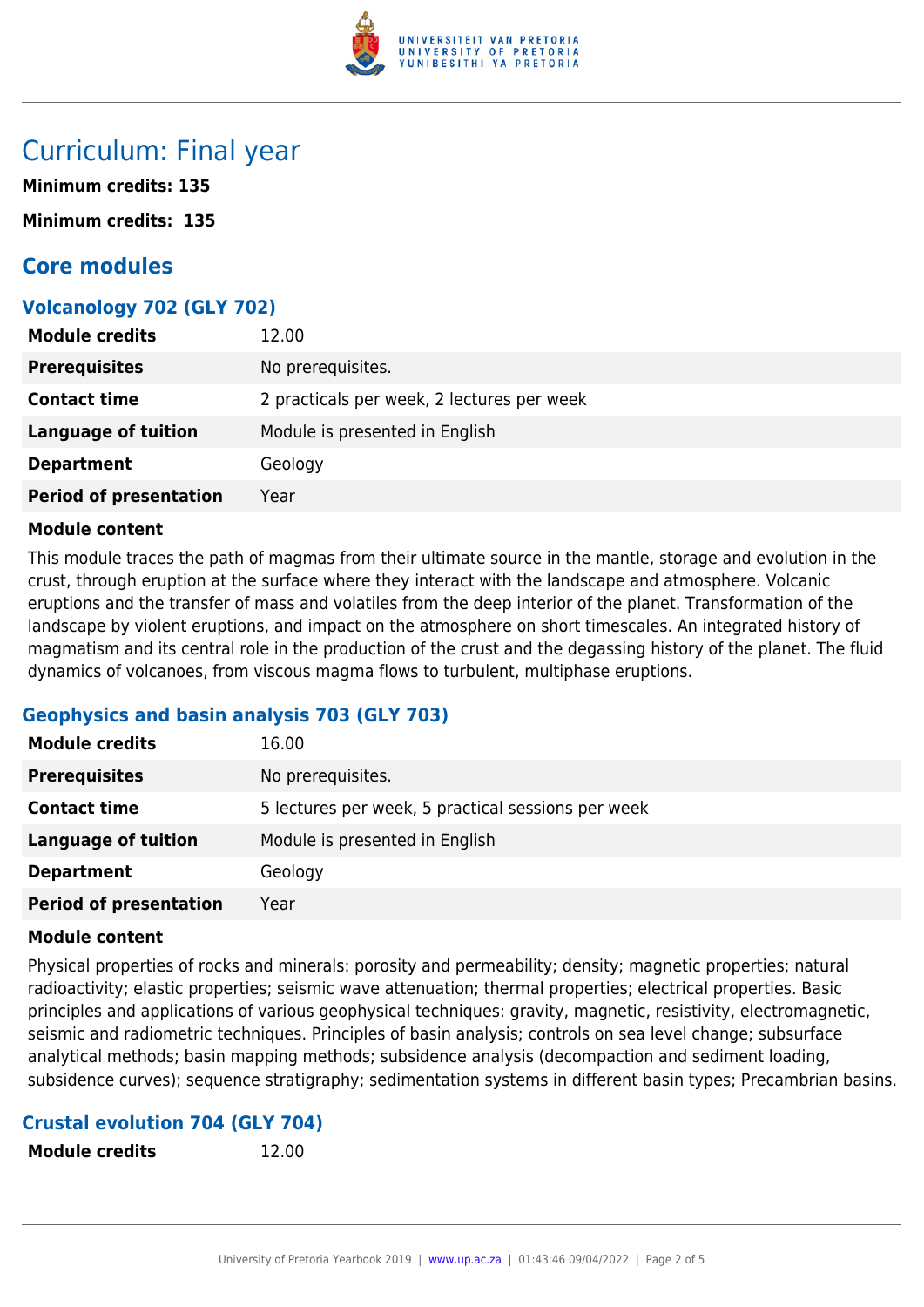

| <b>Prerequisites</b>          | No prerequisites.                          |
|-------------------------------|--------------------------------------------|
| <b>Contact time</b>           | 2 practicals per week, 2 lectures per week |
| <b>Language of tuition</b>    | Module is presented in English             |
| <b>Department</b>             | Geology                                    |
| <b>Period of presentation</b> | Year                                       |

#### **Module content**

Precambrian crustal evolution. Precambrian plate tectonics. Precambrian evolution of the African plate (Eburnean, Kibaran and Pan-African events). Phanerozoic evolution to the African plate; global examples of tectonics as a continental crustal source. Determination of deformational history of crustal rocks; determination of palaeostress conditions in ancient crustal rocks. Practical experience of structural analysis and determination of deformational history.

# **Ore deposits and mining methods 706 (GLY 706)**

| <b>Module credits</b>         | 16.00                                      |
|-------------------------------|--------------------------------------------|
| <b>Prerequisites</b>          | No prerequisites.                          |
| <b>Contact time</b>           | 2 practicals per week, 2 lectures per week |
| Language of tuition           | Module is presented in English             |
| <b>Department</b>             | Geology                                    |
| <b>Period of presentation</b> | Year                                       |

### **Module content**

Systematic review of major metallic and non-metallic ore types and examples in South Africa and world-wide; ore type models (geometry, size, geodynamic setting, grade, chemistry/mineralogy). Controlling legislation and infrastructural requirements for mining. . Mining methods: open cast and underground. Metallurgical treatment, metallurgical plants and waste disposal. Pollution, acid drainage and acid rain.

# **Mapping camp 707 (GLY 707)**

| <b>Module credits</b>         | 9.00                           |
|-------------------------------|--------------------------------|
| <b>Prerequisites</b>          | No prerequisites.              |
| <b>Contact time</b>           | 2 practicals per week          |
| <b>Language of tuition</b>    | Module is presented in English |
| <b>Department</b>             | Geology                        |
| <b>Period of presentation</b> | Year                           |
|                               |                                |

#### **Module content**

Mapping and analysis of a geologically complex area using different techniques.

### **Honours project 710 (GLY 710)**

**Module credits** 30.00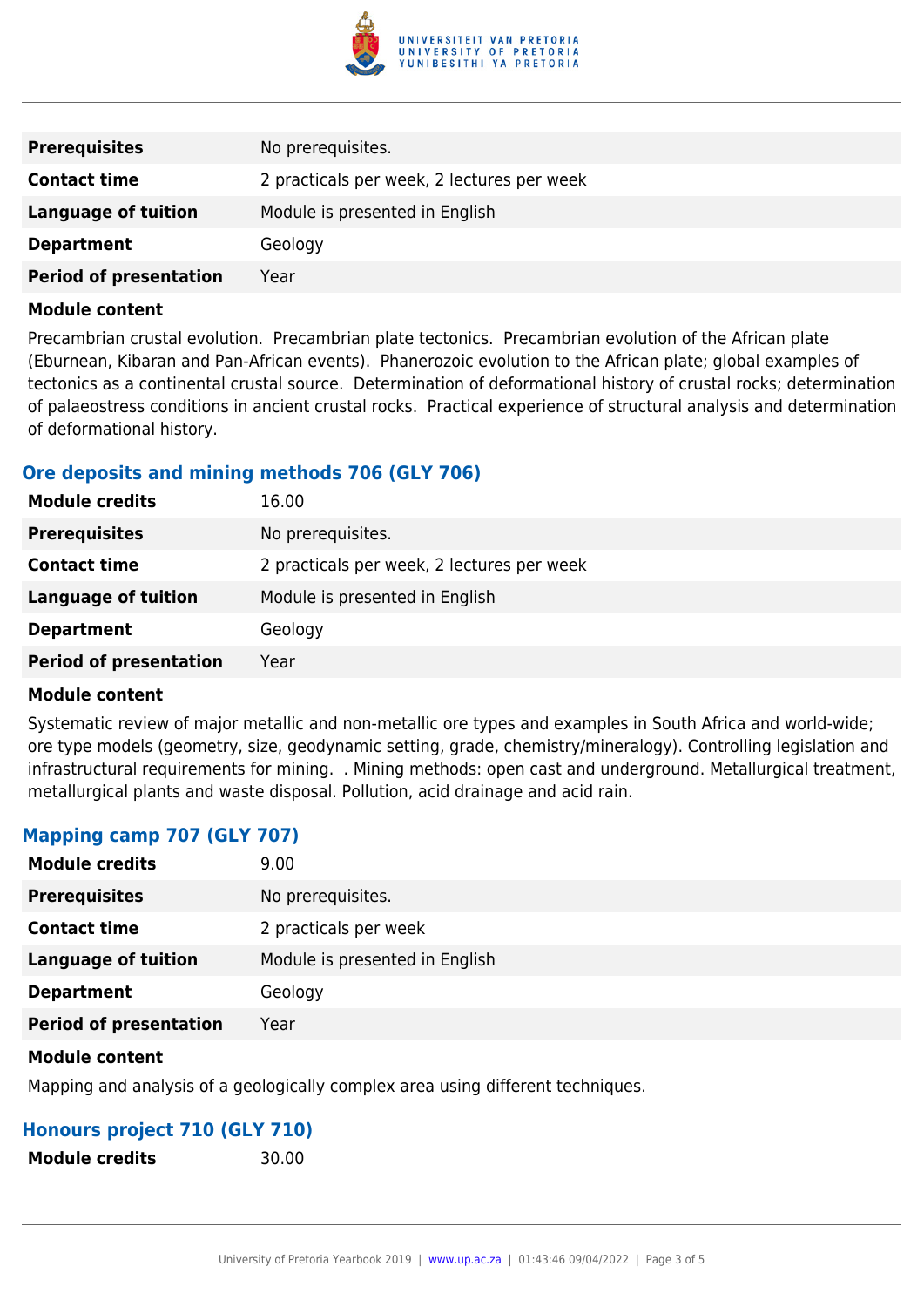

| <b>Prerequisites</b>          | No prerequisites.              |
|-------------------------------|--------------------------------|
| <b>Contact time</b>           | 5 practical sessions per week  |
| <b>Language of tuition</b>    | Module is presented in English |
| <b>Department</b>             | Geology                        |
| <b>Period of presentation</b> | Year                           |

#### **Module content**

Independent acquisition of geological field and/or laboratory data, treatment and interpretation thereof, and writing of an honours essay.

# **Igneous petrology and geochemistry 711 (GLY 711)**

| <b>Module credits</b>         | 12.00                                      |
|-------------------------------|--------------------------------------------|
| <b>Prerequisites</b>          | No prerequisites.                          |
| <b>Contact time</b>           | 2 practicals per week, 2 lectures per week |
| Language of tuition           | Module is presented in English             |
| <b>Department</b>             | Geology                                    |
| <b>Period of presentation</b> | Year                                       |

#### **Module content**

Interpretation and application of advanced petrogenetic tools: the Rb/Sr and Sm/Ndisotopic systems, quantitative interpretation of binary and ternary phase diagrams, assimilation-fractional crystallisation – partial melting. Abundance of elements in the crust, crust-forming models. Hydrous geochemistry. Recognition of geochemical anomalies. Analytical methods and the treatment of geochemical data.

# **Metamorphic petrology and geochemistry 712 (GLY 712)**

| <b>Module credits</b>         | 12.00                                      |
|-------------------------------|--------------------------------------------|
| <b>Prerequisites</b>          | No prerequisites.                          |
| <b>Contact time</b>           | 2 lectures per week, 2 practicals per week |
| <b>Language of tuition</b>    | Module is presented in English             |
| <b>Department</b>             | Geology                                    |
| <b>Period of presentation</b> | Year                                       |

#### **Module content**

Geothermometers and geobarometers, PT-t loops. Studies of major African and other mobile belts: Limpopo, Natal-Namaqua, Pan-African and Hoggar.

# **Economic geology 713 (GLY 713)**

| <b>Module credits</b> | 16.00                                      |
|-----------------------|--------------------------------------------|
| <b>Prerequisites</b>  | No prerequisites.                          |
| <b>Contact time</b>   | 2 lectures per week, 2 practicals per week |